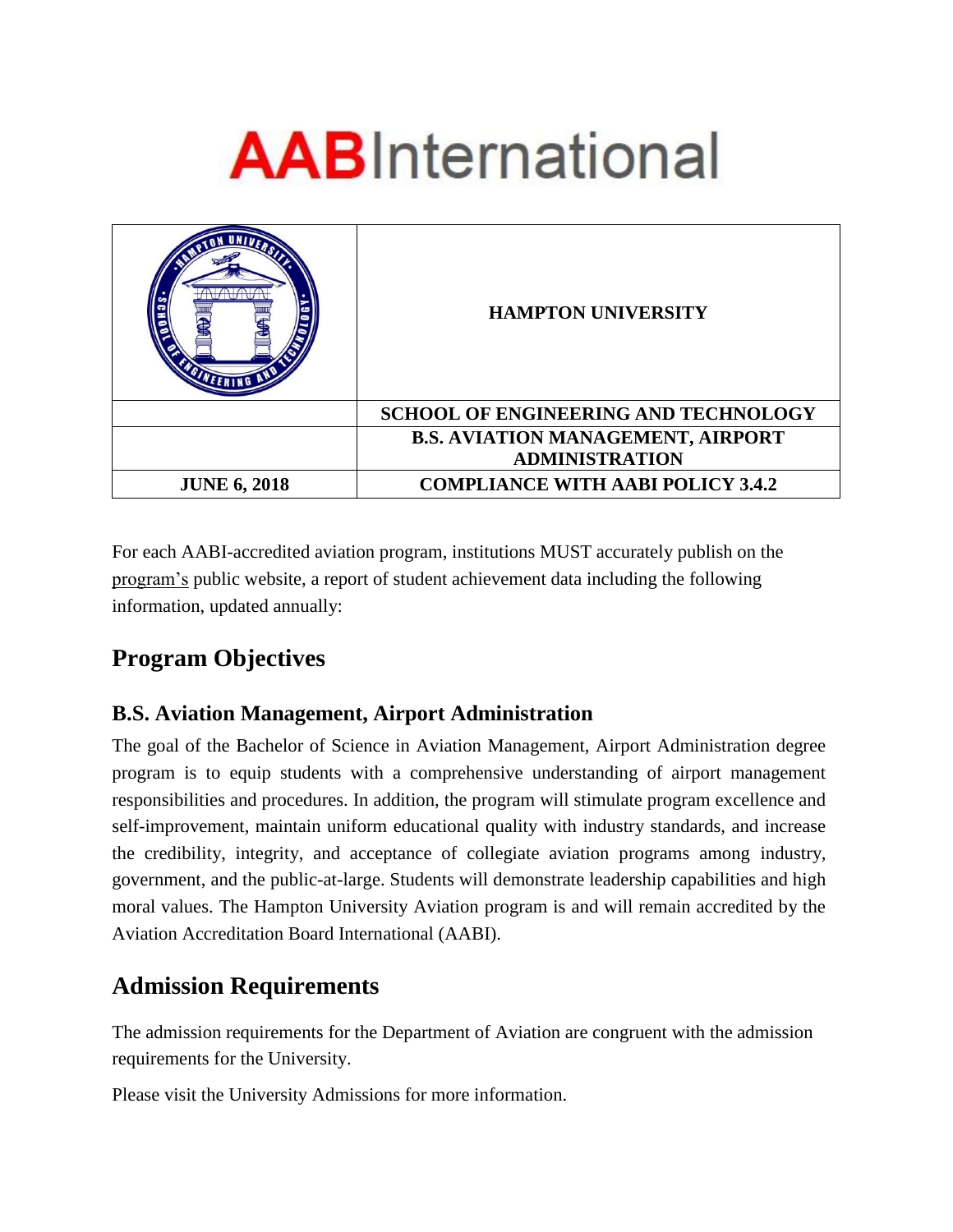## **Program Assessment Measures**

#### **B.S. Aviation Management, Airport Administration**

The Aviation unit faculty members perform both formative and summative evaluation of each course by semester and academic year. Enhancement methodologies are applied as warranted at least annually.

Curricula measurements include course objectives, intended student outcomes, alignment with university and accrediting bodies' objectives, method of assessment, and evaluation of actual student outcomes.

Student performance data is collected primarily from student learning outcomes. Additionally, aviation faculty use this information and other sources of best practices to provide more in-depth analysis. Data is collected from institutional research, alumni surveys, aviation advisory board, and industry/education forums and interactions. This is a shared responsibility with the aviation faculty and staff and other university departments.

Assessment results are analyzed by faculty for program enhancement, student retention, academic effectiveness, faculty effectiveness, and alignment with university goals. University officials use information for accreditation preparation, student analysis, and department effectiveness and efficiency.

Documentation of student assessment is input into the university TracDat system. This is a university-wide system designed to track academic programs' data including faculty and course/degree/program information, course/degree/program objectives, and intended and actual course/degree/program outcomes. Evidence of assessment data can be found in department files and Blackboard® coursework.

The assessment results help to improve program effectiveness by providing faculty information necessary to enhance curricula to accommodate the constantly changing industry needs and policies, find areas where student outcomes are not being met, best practices, and other areas that can help the department to maintain an environment and culture of continuous improvement. To assess potential graduate knowledge, Aviation Management, Airport Administration students are highly encouraged to take the AAAE Certified Member examination. Students who successfully complete the exam may present a current certification as evidence of comprehensive knowledge of airport operations and management. In lieu of the AAAE CM exam, Aviation Management, Airport Administration students may opt to take a 100 question exam as part of AVN 454 Senior Practicum/Capstone in their senior year. Students must achieve at least an 80% on the exam to be considered successful.